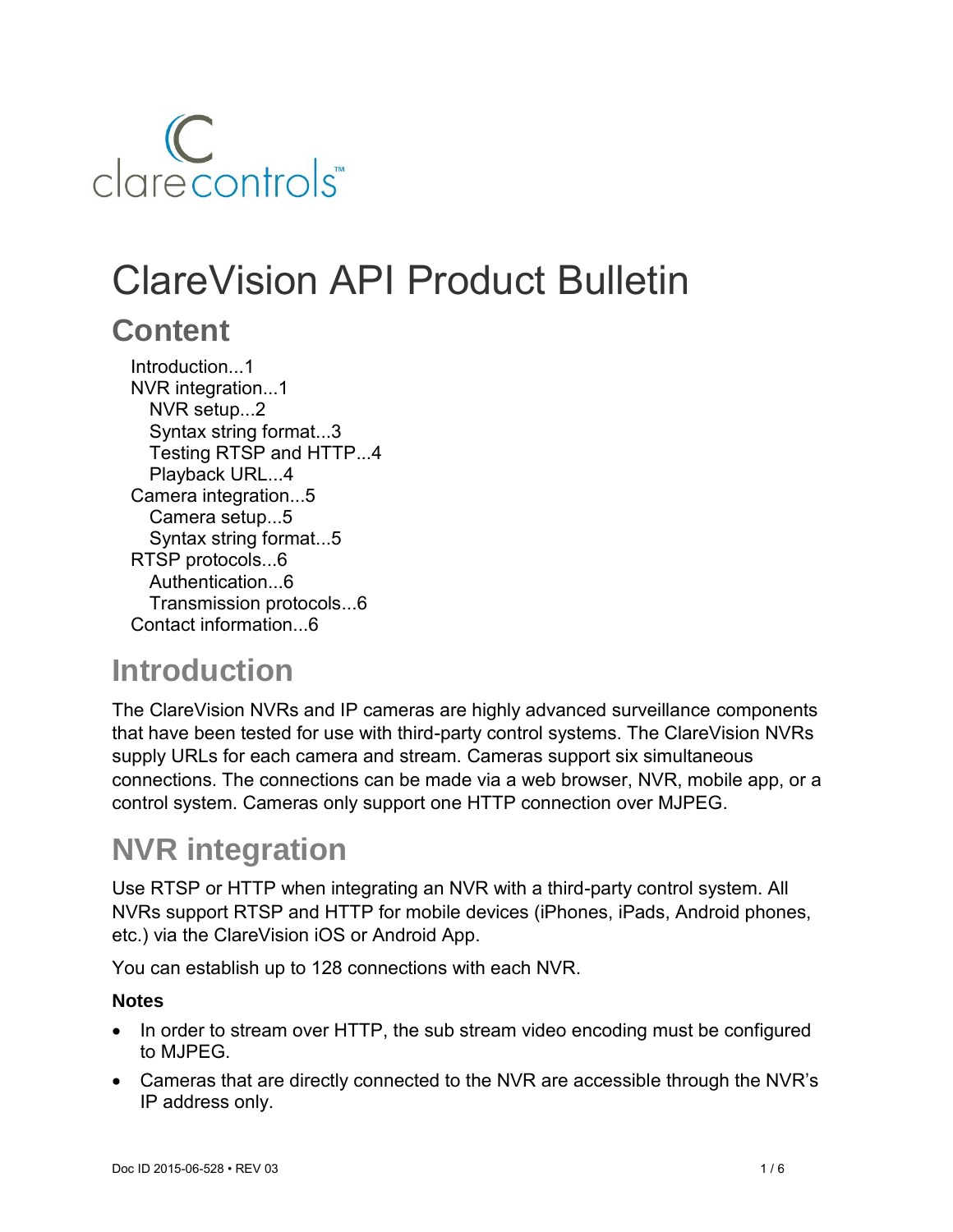## **NVR setup**

When setting up a ClareVision NVR, reassign the static IP address to fit the network. Use the Startup Wizard that starts automatically when you install the NVR. After using the Startup Wizard, enable the virtual host on the NVR.

#### **To enable virtual host on the NVR:**

- 1. Log into the NVR.
- 2. Click the **Configuration** tab and browse to Advanced.

## **Remote Configuration** > **Network Settings** > **Advanced**

3. Select the Enable Virtual Host checkbox.

| clarecontrols                                                                                                                                                                                                                                                                                                                                                                                                                                                                    |                                                                                                   |                       | CV-M161620-04 |  |
|----------------------------------------------------------------------------------------------------------------------------------------------------------------------------------------------------------------------------------------------------------------------------------------------------------------------------------------------------------------------------------------------------------------------------------------------------------------------------------|---------------------------------------------------------------------------------------------------|-----------------------|---------------|--|
| <b>Live View</b>                                                                                                                                                                                                                                                                                                                                                                                                                                                                 | Playback                                                                                          | Log                   | Configuration |  |
| Configuration<br>▶ Local Configuration<br>□ ▶ Remote Configuration<br><b>E</b> Device Parameters<br><b>E</b> > Camera Settings<br>▶ Network Settings<br>TCP/IP<br>PPPoE<br>DDNS<br>$E$ mail<br>▶ NetHDD<br>$>$ SNMP<br>$\triangleright$ Port<br>$\triangleright$ NAT<br><b>&gt; HTTPS</b><br>$\blacktriangleright$ Advanced<br><b>232 Serial Port</b><br><b>E</b> Alarm Settings<br>Exception<br>▶ User Management<br>+ > HDD Management<br>Maintenance<br>E > Camera Management | Advanced<br>Alarm Host IP<br>Alarm Host Port<br>Multicast Address<br><b>Enable Telnet</b><br>Save | ✔ Enable Virtual Host | O             |  |

#### 4. Click **Save**.

For more information, refer to the *ClareVision Network Video Recorder Installation Guide* that came with the NVR.

**Note:** Mobile devices and control systems should use the sub stream and they must have access to the subnet on which the NVR is installed.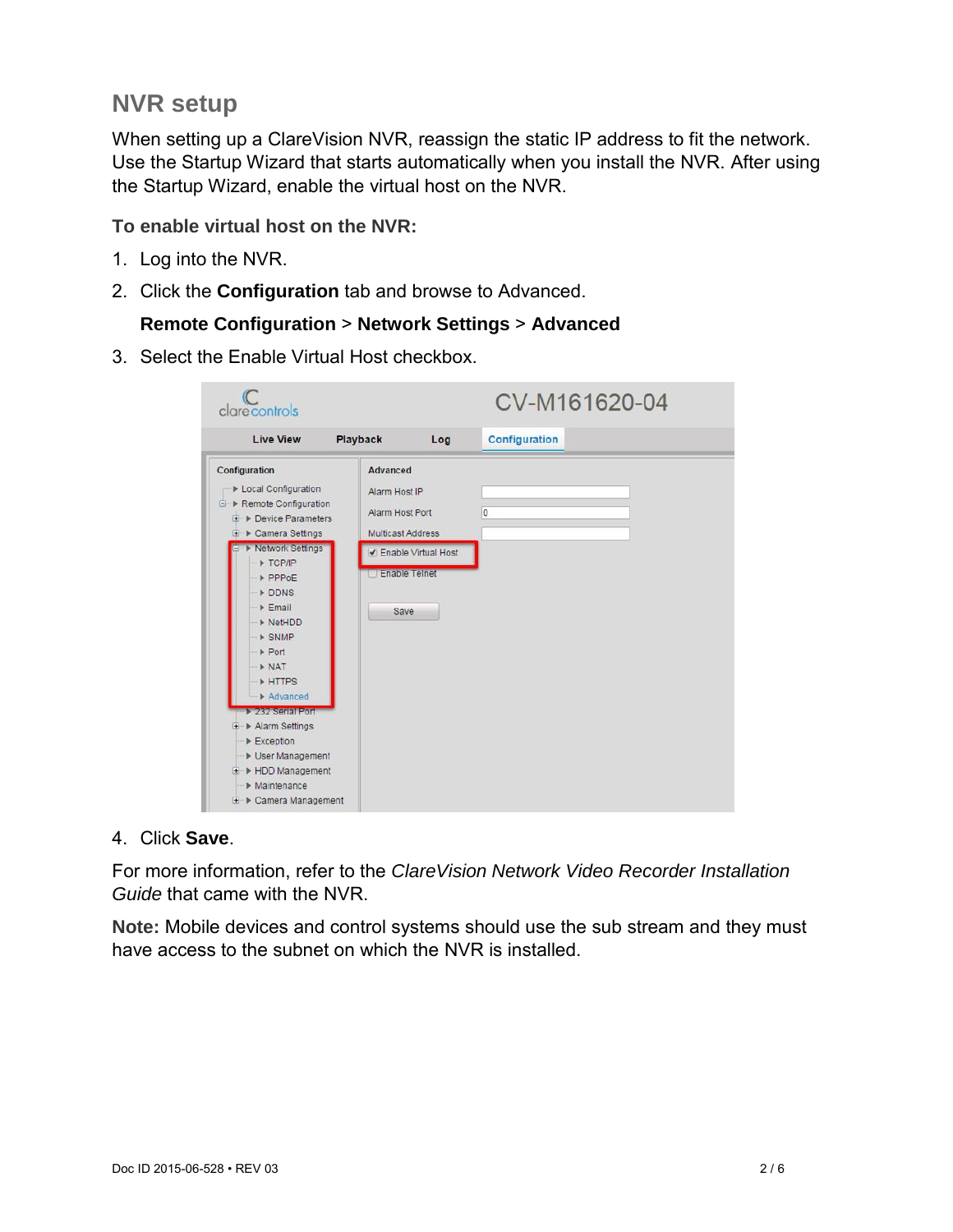## **Syntax string format**

**To find the IP address of a camera channel on the NVR:** 

- 1. Log into the NVR.
- 2. Click the **Configuration** tab and browse to IP Camera.

## **Remote Configuration** > **Camera Management** > **IP Camera**

| isi- > Remote Configuration<br>$\rightarrow$ > Device Parameters | Add         | Modify            | Delete.     | Quick Add       | Custom Protocol                   |             |                            |
|------------------------------------------------------------------|-------------|-------------------|-------------|-----------------|-----------------------------------|-------------|----------------------------|
|                                                                  |             |                   |             |                 |                                   |             |                            |
|                                                                  | Channel No. | IP Camera Address | Channel No. | Management Port | <b>Status</b>                     | Protocol    | Connect                    |
| D > Camera Settings                                              | D01         | 172.16.100.2      |             | 8000            | Online.                           | ClareVision | http://10.100.30.229:65001 |
| D > Network Settings                                             | D02         | 172.16.100.3      |             | 8000            | Offline(IP camera does not exist) | ClareVision | http://10.100.30.229:65002 |
| > 232 Serial Port                                                | D03         | 172.16.100.4      |             | 8000            | Offline(IP camera does not exist) | ClareVision | http://10.100.30.229:65003 |
|                                                                  | <b>D04</b>  | 172.16.100.5      |             | 8000            | Offline(IP camera does not exist) | ClareVision | http://10.100.30.229:65004 |
| > Alarm Settings<br>E.                                           | D05         | 172.16.100.6      |             | 8000            | Offline(IP camera does not exist) | ClareVision | http://10.100.30.229:65005 |
| Exception                                                        | D06         | 172.16.100.7      |             | 8000            | Offline(IP camera does not exist) | ClareVision | http://10.100.30.229:65006 |
| I User Management                                                | D07         | 172.16.100.8      |             | 8000            | Offline(IP camera does not exist) | ClareVision | http://10.100.30.229:65007 |
| > HDD Management<br>æ.                                           | D08         | 172.16.100.9      |             | 8000            | Offline(IP camera does not exist) | ClareVision | http://10.100.30.229:65008 |
|                                                                  | D09         | 10.100.30.221     |             | 8000            | Online                            | ClareVision | http://10.100.30.221:80    |
| » Maintenance                                                    | D10         | 10.100.30.230     |             | 8000            | Online                            | ClareVision | http://10.100.30.230:80    |
| <b>E Camera Management</b>                                       | 7D11        | 10.100.30.231     |             | 8000            | Online                            | ClareVision | http://10.100.30.231;80    |
| » IP Camera                                                      | D12         | 10.100.30.232     |             | 8000            | Online                            | ClareVision | http://10.100.30.232:80    |

**Note:** The camera IP address through the NVR and the port number are combined in the correct format in the Connect column. Use this number to test the connection.

3. Look in the IP Camera Address column and note the desired channel's address.

## **RTSP URL format:**

rtsp://[*username*:*password*]@[*ip-address*:*port#*]/Streaming/Channels/[*Channel#*]

## **Examples**

# Display channel 4 main stream rtsp://mysignon:mypassword@10.100.30.229:8554/Streamaing/Channels/401

# Display channel 4 sub stream rtsp://mysignon:mypassword@10.100.30.229:8554/Streaming/Channels/402

# Display channel 11 main stream rtsp://mysignon:mypassword@10.100.30.229:8554/Streaming/Channels/1101

# Display channel 11 sub stream rtsp://mysignon:mypassword@10.100.30.229:8554/Streaming/Channels/1102

## **HTTP URL format:**

http://[*username:password*@[*ipaddress*]:[*port*]/Streaming/channels/[*channel#*]/httpPreview

## **Example**

http://clareadmin:secure7@10.0.1.229:65001/Streaming/channels/1/httpPreview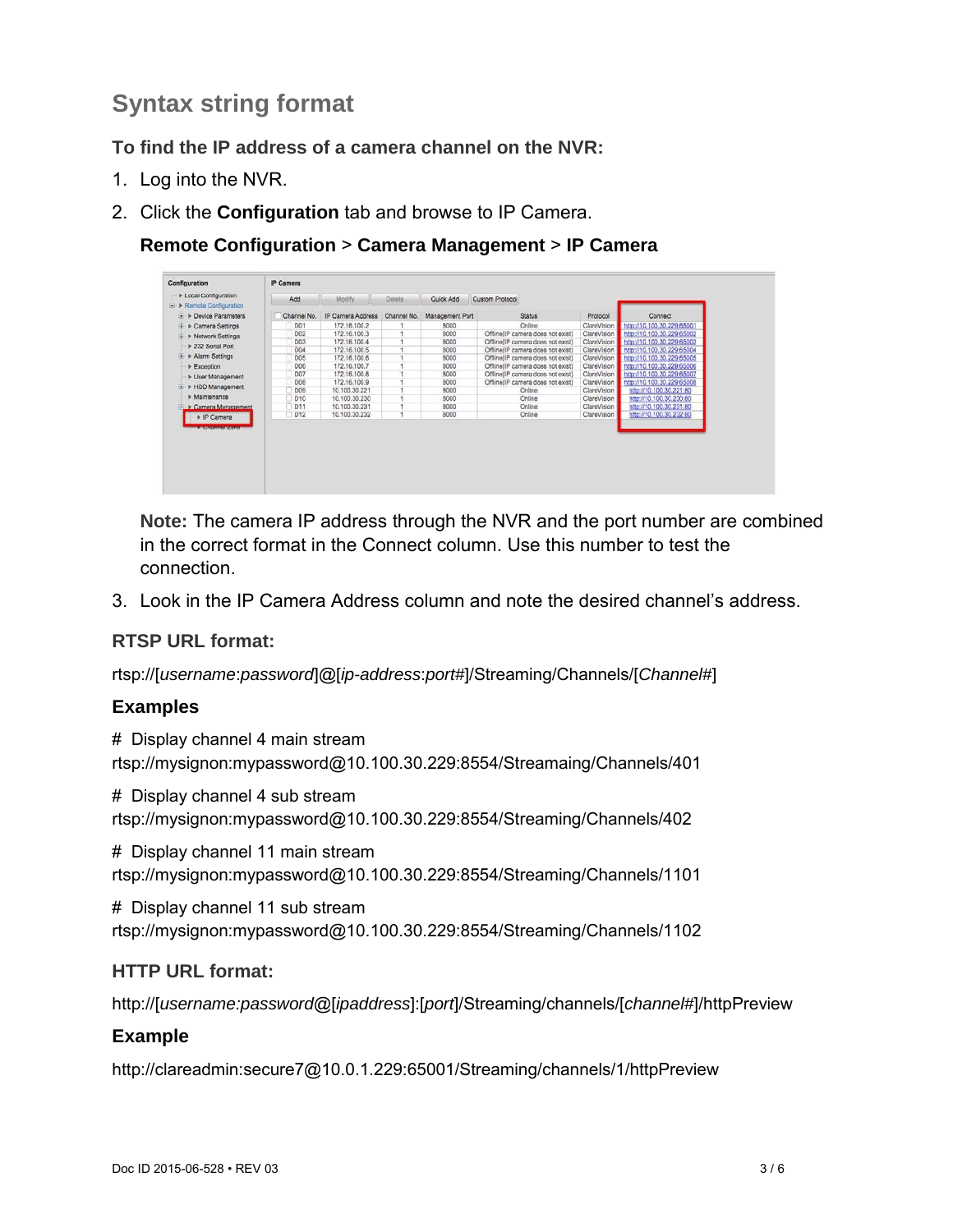## **Testing RTSP and HTTP**

You can test your RTSP and HTTP streams to ensure your cameras are working properly using the Firefox web browser or the VLC media player. VLC is a free and open source cross-platform multimedia player and framework. You can download it at www.videolan.org.

## **To test RTSP or HTTP:**

1. Open VLC Media Player > Media > Open Network Streams.

 $-$  or  $-$ 

Open the Firefox browser.

2. Enter either the RTSP or HTTP format string with your username, password, and IP address.

rtsp://[username:password]@[ip-address:port#]/Streaming/Channels/[Channel#]

 $-$  or  $-$ 

http://[username:password@[ipaddress]:[port]/Streaming/channels/[channel#]/http Preview

3. If using the VLC Player, click **Open**.

 $-$  or  $-$ 

If using the Firefox browser, click **Enter**.

Video from the camera should display in the media player window. If not, verify that you entered the correct syntax, username, password, and IP address, and then try again.

**Note:** High frame rates may adversely affect the media player's ability to display video. If necessary, adjust the camera to a lower frame rate when testing.

## **Playback URL**

## **URL format**

rtsp://[*username*:*password*]@[*ip-address*:*port#*]/Streaming/tracks/[*track-id*] (?*parm1*=*value1*&*parm2*=*value2*…)

## **Where:**

- *ip-address* is the IP of the camera, speed dome, or other device
- *port* is the RTSP port

#### **Example**

rtsp://mysignon:mypassword@10.100.30.229:8554/Streaming/tracks/101?starttime=2 0140214t063812z&endtime=20120802t064816z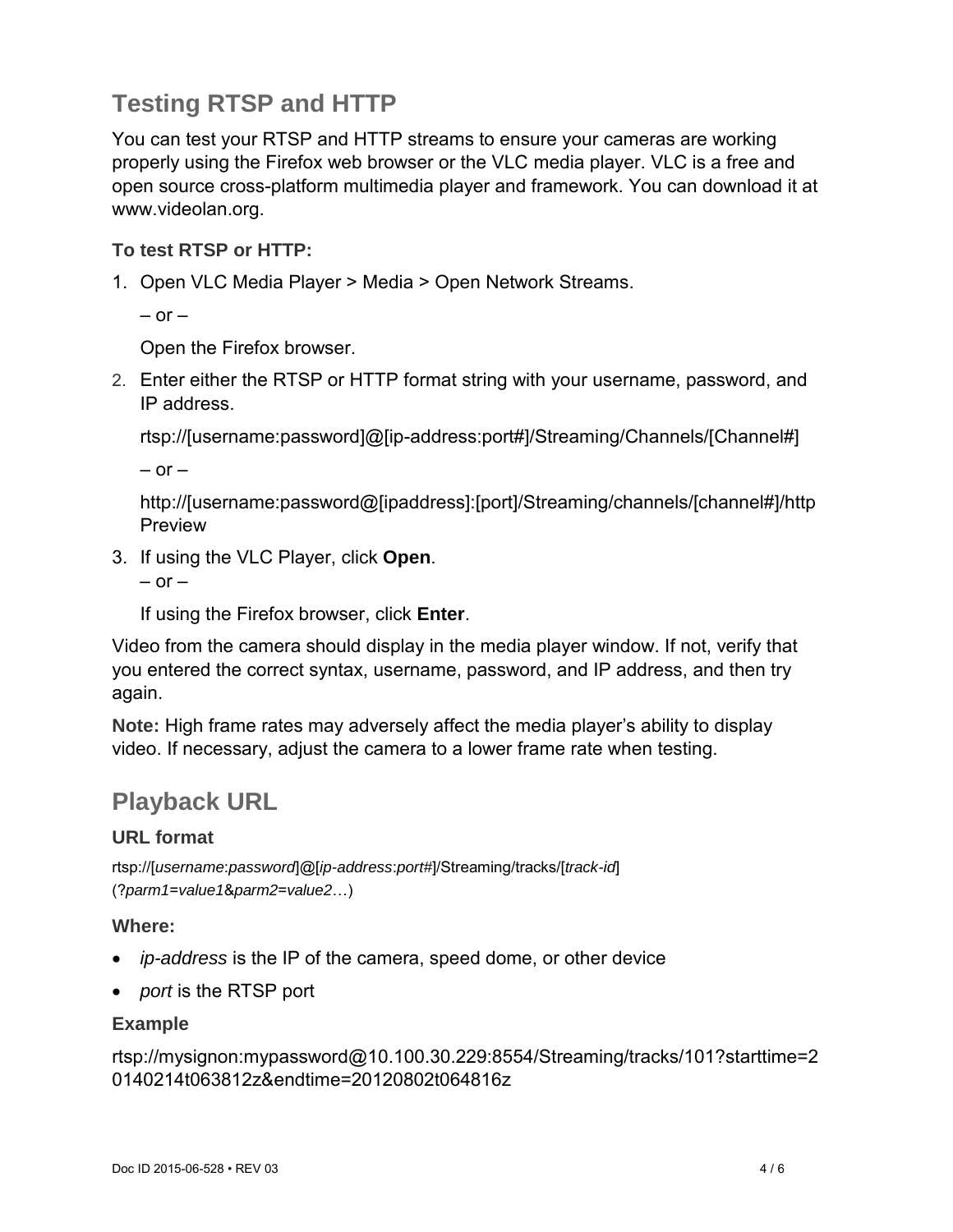Playback the recording files of the first channel from the start time to the end time. The format should meet the requirement of ISO 8601, which is

YYYMMDD"T"HHmmSS.fraction"Z". The "Y" represents the year; "M", month; "D", day. The "T" is a separator between the date and time. The "H" represents the hour; "M", minutes, and "S", seconds. The "Z" is optional and represents Zulu (GMT).

# **Camera integration**

ClareVision cameras supply two types of configurable streams, main stream and sub stream. Each camera can support up to six RTSP streams, or up to five RTSP streams and one HTTP stream simultaneously. The following lists the setup and format used when configuring the ClareVision cameras in third-party projects.

## **Camera setup**

When setting up a ClareVision camera, assign it a static IP address. To set the IP address, log into the camera, or use the SADP software tool. The SADP software tool is free and available for download at clarecontrols.com. The SADP software tool requires Windows XP SP1, or later. For more information about setting the IP address, refer to the *Network Camera Installation Guide* that came with your ClareVision camera.

Mobile devices and control systems should use the sub stream and they must have access to the subnet on which the cameras are installed.

## **Syntax string format**

## **URL format**

rtsp://*username*:*password*@[*ip-address*]:[*port#*]/Streaming /Channels/[*stream#*]

#### **Example**

# Display the main stream rtsp://mysignon:mypassword@192.168.1.250:554/Streaming/Channels/1

# Display the sub stream rtsp://mysignon:mypassword@192.168.1.250:554/Streaming/Channels/2

#### **HTTP format**

http://*username*:*password*@[*ip-address*] /Streaming/Channels/[*stream#*]/httpPreview

#### **Example**

http://mysignon:mypassword@192.168.1.250 /Streaming/Channels/102/httpPreview